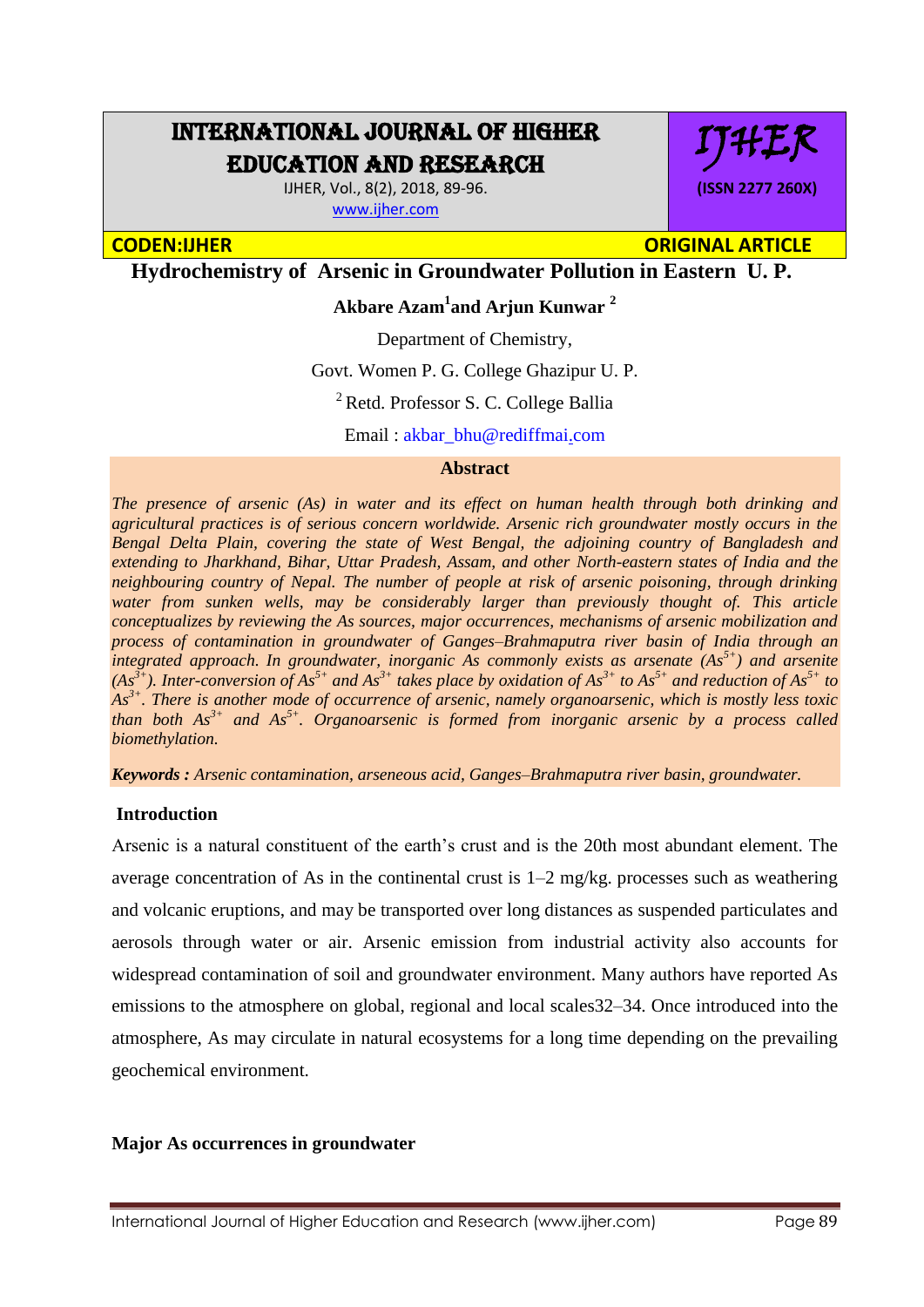In groundwater, inorganic As commonly exists as arsenate  $(As<sup>5+</sup>)$  and arsenite  $(As<sup>3+</sup>)$ . Interconversion of  $As^{5+}$  and  $As^{3+}$  takes place by oxidation of  $As^{3+}$  to  $As^{5+}$  and reduction of  $As^{5+}$  to  $As<sup>3+</sup>$ . There is another mode of occurrence of arsenic, namely organo arsenic, which is mostly less toxic than both  $As^{3+}$  and  $As^{5+}$  Organoarsenic is formed from inorganic arsenic by a process called biomethylation. Organoarsenic occurs in various organisms such as plants, fish, crab and the human body. Biological methylation or biomethylation is performed by heavy-metal bacteria or fungi which are devoid of chlorophyll, such as prokaryota (bacteria) and akaryota (fungi). High concentrations of arsenic tend to occur in sulphide minerals and metal oxides, especially iron oxides. Several studies suggest that the As-rich groundwater is mostly restricted to the alluvial aquifers of the Ganges delta comprising sediments carried from the sulphide-rich mineralized areas of Bihar and elsewhere surrounding the basin of deposition. However, recent studies indicate that the vast tract of Indo-Gangetic alluvium extending further to the west and the Brahmaputra alluvium have elevated concentrations of As in wells placed in the late Quaternary and Holocene aquifers. Arsenic released during the weathering of sulphide minerals is generally adsorbed onto the surface of iron oxy hydroxides that precipitated under oxidizing conditions generally prevailing during the deposition of the Holocene sediments. However, redox processes in the sediments trigger the reductive dissolution of iron oxides that transfers substantial amounts of As in aqueous phases through biogeochemical interactions. As-containing groundwater in Ganges–Brahmaputra river basin is hosted by the sediments deposited by the rivers during the late Quaternary or Holocene age. Lithology of these late Quaternary sediments include sands, silt and clay. Mineralogical composition of these sediments consist of quartz, feldspars and kaolinite and the fine-grained overbank facies are rich in organic matter. There is thick layer of newer alluvium containing sand, silt and clay, which spreads out by numerous rivers that originate from the Himalayas both in the north and northeast. Most environmental arsenic problems recognized today are the result of mobilization under natural conditions.

# **Materials and Methods**

**Sampling sites:** Ballia is an eastern district of the state of Uttar Pradesh, India covering an area of 3000 sq.km. and having a total population of about 27 lakh (density of 925 per sq.km). The district is bounded on two sides by river Ganga and Ghagra. Drinking water in the district occurs under unconfined and semi confined conditions. Study focused and undertook a detailed survey of villages in Belhari block along with two other blocks, Dubhar and Rewati with a (population 0.1 million during the year 2012). Drinking water and blood samples collection: 100 water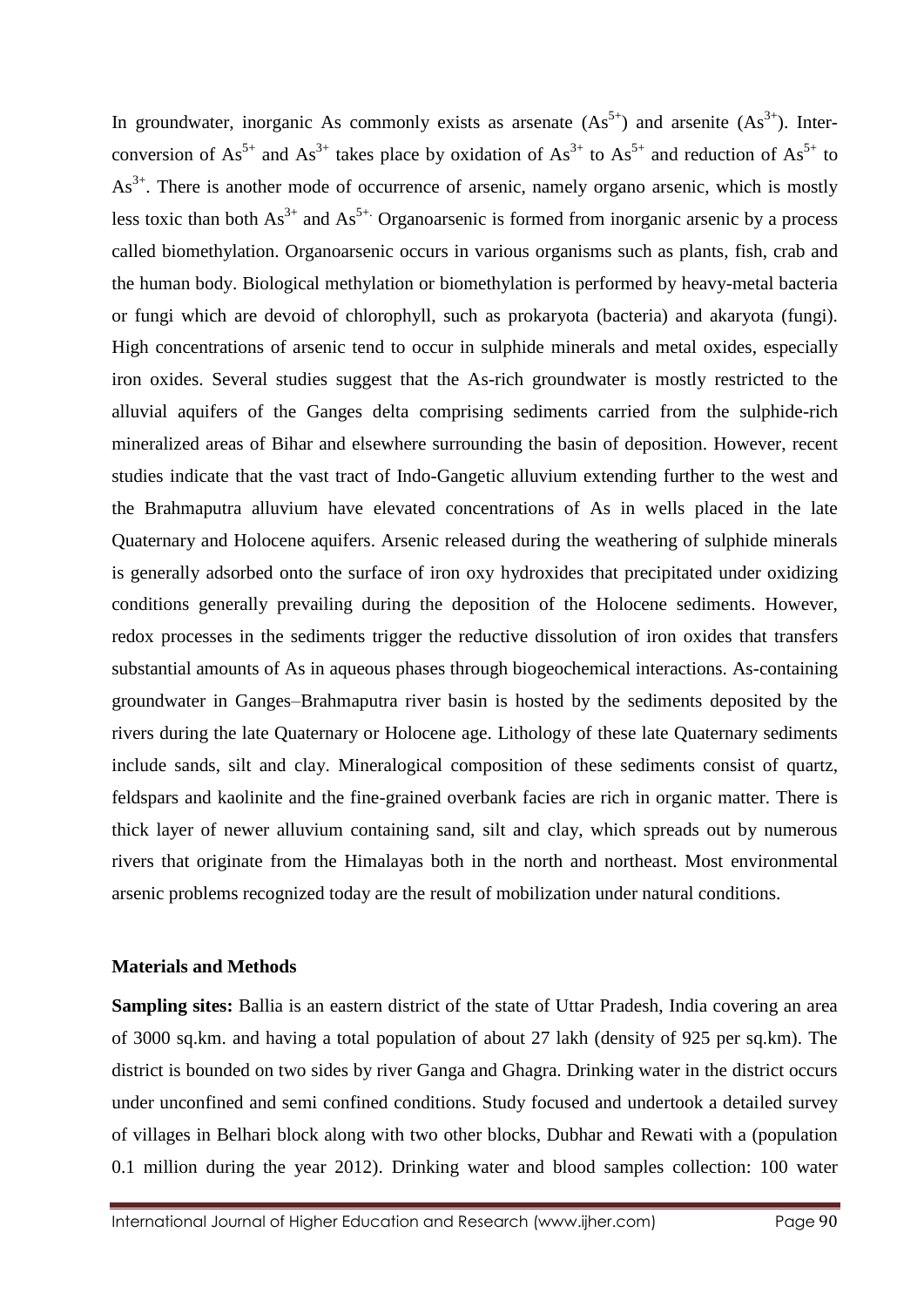samples were collected from drinking water sources and handpump at different depth. All these sources of drinking water from the sampling area were cemented. The depth of sources ranged between 10-60m, drawing water from different alluvial aquifers. For 100 wells, information regarding the age and depth of wells were collected from the users. The depth of drinking water sources varied according to distribution and requirement of villagers. Human blood samples (100 no) were collected from both arsenic affected area or from site where arsenic concentration in drinking water greater than standard value (10 µg l-1). The polypropylene tubes for blood sample collection were previously decontaminated with nitric acid (10%) and then kept in deionized water. A 5 ml of blood was collected into decontaminated sample tubes for determining arsenic level (APHA, 2005).

### **Results and Discussion**

Iron arsenate (FeAsO<sub>4</sub>) may be tentatively regarded as the direct and immediate source of arsenic, because it is easily formed from scorolite [FeAs4, 2H2O] and pitticite (hydrated mixture of arsenate and sulphate), which are common alternation products of arsenopyrite. Since arsenopyrite can contain As3+ ions in small proportion with ions of As5+ which is the dominant constituent, it is quite likely that arsenic in the alluvium occurs as ferric arsenate ( $FeAsO<sub>4</sub>$ ), with ferric arsenite ( $FeAsO<sub>3</sub>$ ) in minor proportion. Due to hydrolysis under conditions of low pH and high Eh, ferric arsenate is dissociated into the strongly poisonous arsenic acid (H3AsO<sub>4</sub>) with ferric hydroxide, whereas ferric arsenite breaks down into arsenious acid  $(H_3AsO_3)$  and ferric hydroxide. The relevant equations for such hydrolysis are as follows:

 $FeAs^{5+}O_4 + 3H_2O \rightarrow H3As^{5+}O_4 + \text{Fe(OH)}_3$ 

(Ferric arsenate) (Arsenic acid) (Ferric hydroxide)

 $FeAs^{3+}O_3 + 3H_2O \rightarrow H_3As^{3+}O_3 + Fe(OH)_3$ 

(Ferric arsenite) (Arsenious acid) (Ferric hydroxide)

Ferric hydroxide is soluble in acidic aqueous environment, but it is precipitated in alkaline and reducing conditions at low Eh. Thus, if the acidity of the solution decreases (pH increases), colloidal precipitation of ferric hydroxide take place. Some  $As<sup>5+</sup>$  and  $As<sup>3+</sup>$  ions being absorbed on the particles of Fe(OH)<sub>3</sub> may be co-precipitated with the latter. This reduces arsenic content of water. However, precipitation of  $As^{5+}$  and  $As^{3+}$  is not simultaneous because  $As^{3+}$  is 5 to 10 times more soluble than  $As^{5+}$  and its stability in aqueous solution increases with the alkalinity of water and reducing character of the environment. Thus, even after collodial precipitation of  $As<sup>5+</sup>$  ions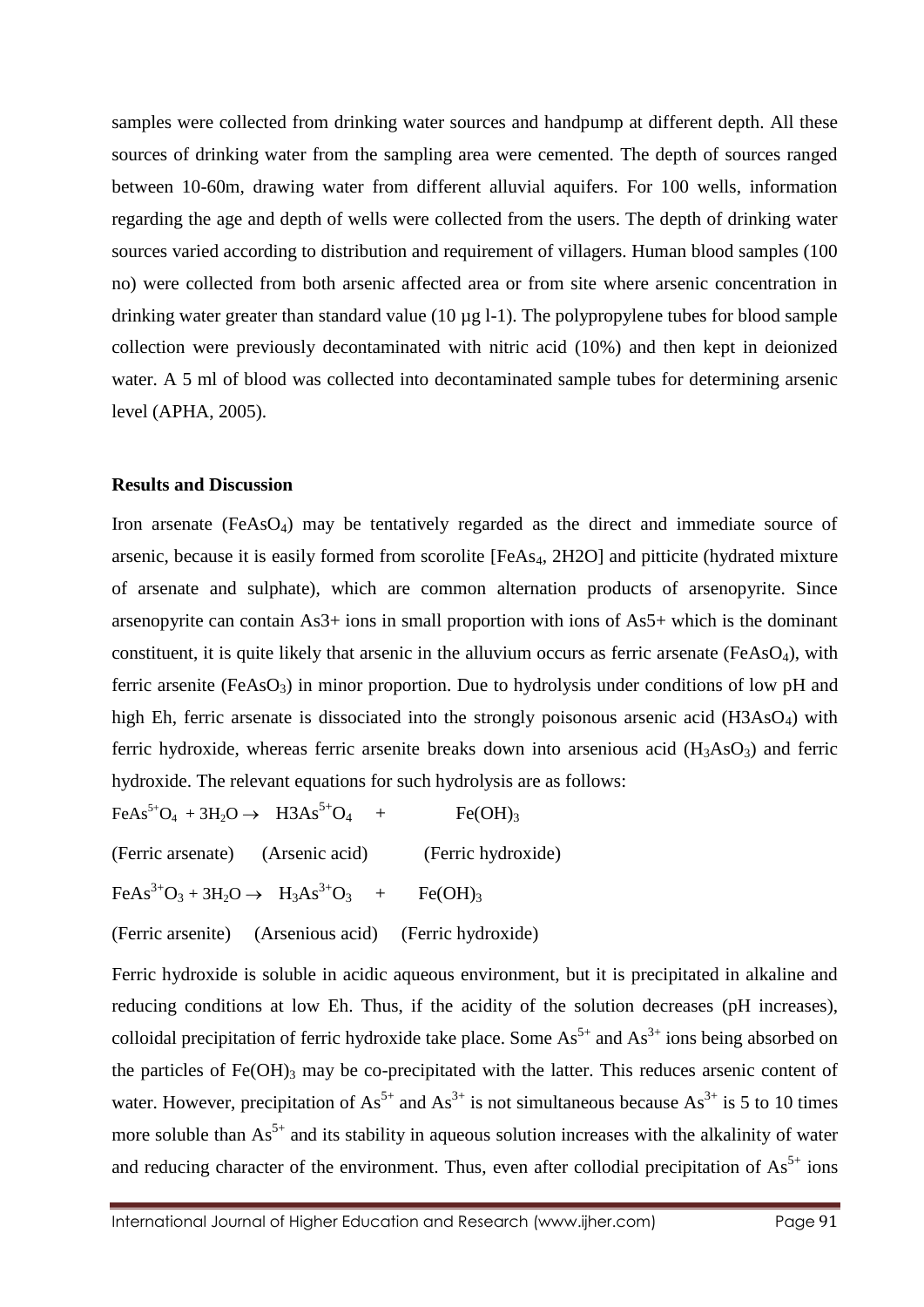with ferric hydroxide, the aqueous solution may contain  $\text{As}^{3+}$  ions in large amount. In mildly acid to neutral solution ( $pH = 7$ ) or even in mildly alkaline solution under oxygenated condition at Eh  $> 0$ , breakdown of ferric arsenate and ferric arsenite by hydrolysis can produce As<sup>5+</sup> bearing arseneous acid (HAsO<sub>2</sub>) and As<sup>3+</sup> bearing arsenious acid (H<sub>3</sub>AsO<sub>3</sub>) respectively, together with ferric hydroxide in both cases.

The relevant equations are:

 $FeAs^{3+}O^{-4} + (2H_2O+O) \rightarrow HAsO_4^{2-} + Fe(OH)_3$ 

$$
\text{FeAs}^{3+}\text{O}_3 + 3 \text{ H}_2\text{O} \rightarrow \text{H}_3\text{As}^{3+}\text{O}_3 + \text{Fe(OH)}_3
$$

Arseneous acid  $(HAsO<sub>4</sub><sup>2</sup>)$  is the commonest of arsenate compounds in natural water as aqueous solution. In a mildly reducing environment,  $HAsO<sub>4</sub><sup>2-</sup>$  is converted into  $As<sup>3+</sup>$  bearing arsenious acid  $(H_2AsO_3^1)$  and in a strongly reducing condition into arsenious acid ( $H_3AsO_3$ ). The change can be shown by the following equations:

$$
HASO42-+3H \rightarrow H2AsO31- + H2O
$$
  

$$
HASO42- + 2H2 \rightarrow H3AsO3 + H2O.
$$

In the absence of  $As^{3+}$  in the source material (FeAsO<sub>4</sub>)

As<sup>5+-</sup>bearing arseneous acid (HAsO<sub>4</sub><sup>2-</sup>) can be formed by the hydrolysis of FeAsO<sub>4</sub> in a mildly alkaline and oxygenated environment and ferric hydroxide is produced at the same time.In the biomethylation process arsenic in the sediment is hydrolysed to arseneous acid and is further reduced by bacteria to  $As^{3+}O(OH)$  forms arsenite in solid state. Thus the first role of bacteria is to increase the ratio of  $As^{3+}/As^{5+}$  in the sediment. This  $As^{3+}$  readily goes into aqueous solution to increase As toxicity of water. The next step of change brought about by bacteria is biomethylation of As<sup>3+</sup>O(OH), resulting in the formation of  $CH_3As^{5+}O(OH)_2$  or methyl arsenic acid and  $(CH3)_2As<sup>5+</sup>O$  (OH), i.e. dimethyl arsenic acid or cacodylic acid, which is an extremely toxic compound. In each step, these substances are soluble in water to increase toxicity. In the fourth step, cacodylic acid is again biomethylated to form  $(CH_3)_3As^{3+}$  or trimethylarsine by aerobic bacteria under oxidizing condition, whereas, anaerobic bacteria under reducing condition convert cacodylic acid to  $(CH_3)_2HAs^{3+}$  or dimethyl arsine. Both are soluble in water and are toxic. The biomethylation process increases the proportion of organoarsenic, which is readily absorbed by plants and animals through soil and water. Thus, the arsenic content of soil and water is reduced. However, the unabsorbed part of the organo arsenic being toxic, pollutes the soil and water. Hence the practice of drawing arsenic contaminated groundwater from tube wells for irrigation purposes may ultimately lead to poisoning of surface soil and surface water, which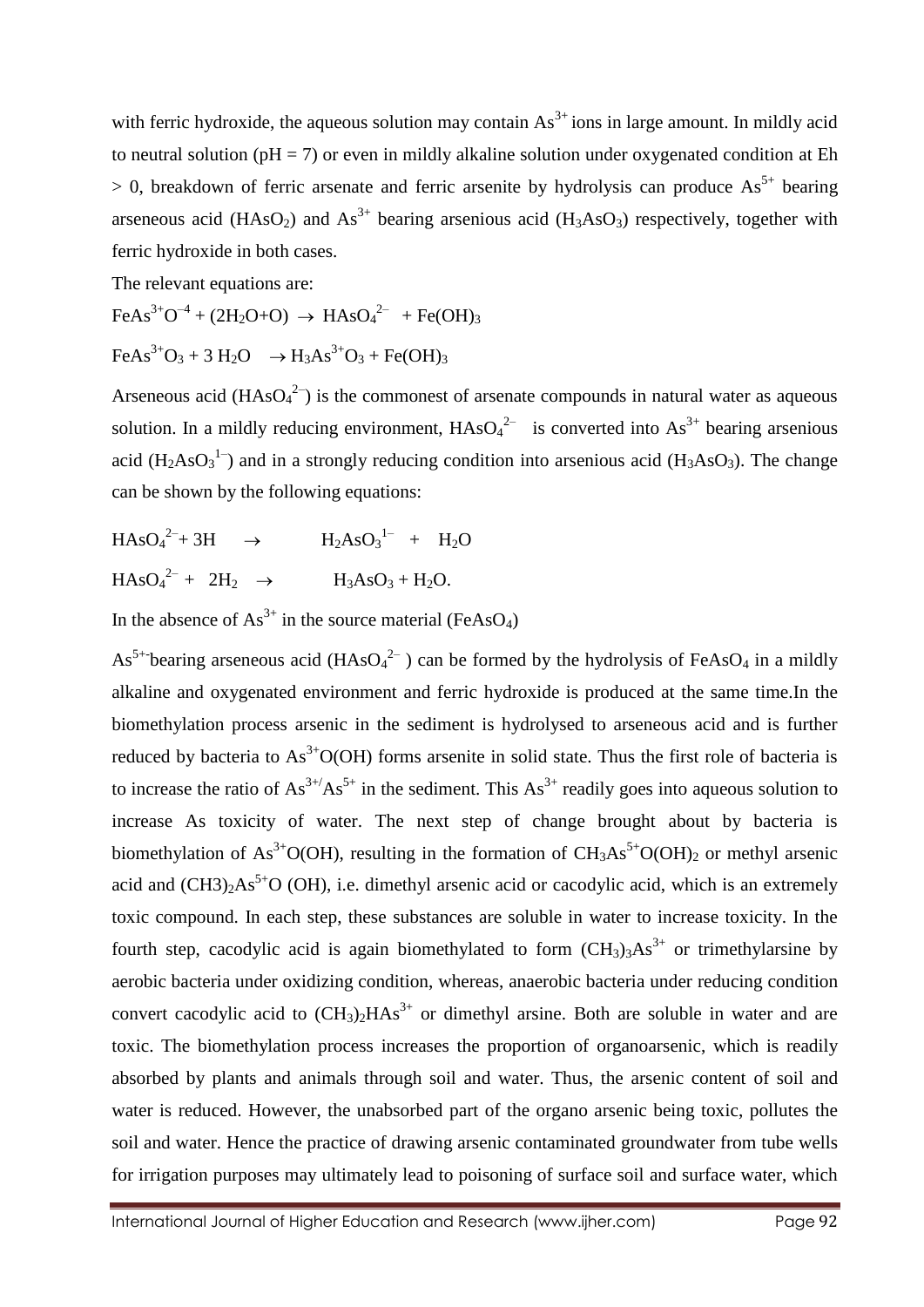are normally arsenic-free even in arseniferous regions of West Bengal. The Brahmaputra alluvial basin is bounded by lower Himalayan mountains in the north and northeast. High in tensity of rainfall in the catchment and plain areas has contributed to high sediment loads, which have developed the valley into a long stretch of recent and old alluvium. The alluvium near the river is more sandy and periodic fluviatile action keeps the alluvium stratified. However, its influence has been gradually obliterated by climate as one moves from recent flood plains to old flood plains and then upland. As a result, there is deposition of coarse sand and coarser river-borne materials along with plant cells and other organic materials cells which may contain considerable amount of arsenic and other toxic elements. During the course of time, As elements get released in the reducing environment by the process of biomethylation and get shelter within silty and clayey sediments. Some studies also put forward the hypothesis that the burial of sediments rich in organic matter led to strongly reducing conditions in groundwater aquifer, which is facilitated by high water table, finegrained surface layers and widely practised wetland paddy cultivation, as well as microbial oxidation of sedimentary organic matter, depleting thereby the dissolved oxygen in groundwater. Arsenic is released when arsenicrich iron oxyhydroxides, which are efficient arsenicscavengers, are reduced in anoxic groundwater. Such reduction is driven by concentrations of sedimentary organic matter. Most experts agree that the source of such high arsenic, anomaly in groundwater is geological rather than from pesticide or other artificial sources. It is postulated that arsenicbearing sulphide minerals, the commonest of which in nature is arsenopyrite (FeAsS) and/or their alternation products, had been transported in the geologic past possibly from those occurring along the foothills of the Himalayas and deposited with the alluvium in the Ganges–Brahmaputra basin. These extraneous arsenic minerals buried under the recent alluvium are considered to be responsible for contamination. However, arsenopyrite and its alternation products are less toxic and normally insoluble in water. Over and above this, high arsenic anomaly has suddenly appeared in recent times, as no report of arsenic contamination of groundwater can be traced earlier than the late seventies. In the present condition of emergence of greater area with As pollution, the relation between chemistry of arsenic and high arsenic anomaly in groundwater is an interesting subject of study.

# **CONCLUSION**

(i) Part of the arsenic contamination in a vast area of the Ganges and Brahmaputra basin (West Bengal, North-eastern states, Bihar, Jharkhand and Uttar Pradesh) is possibly mainly geological.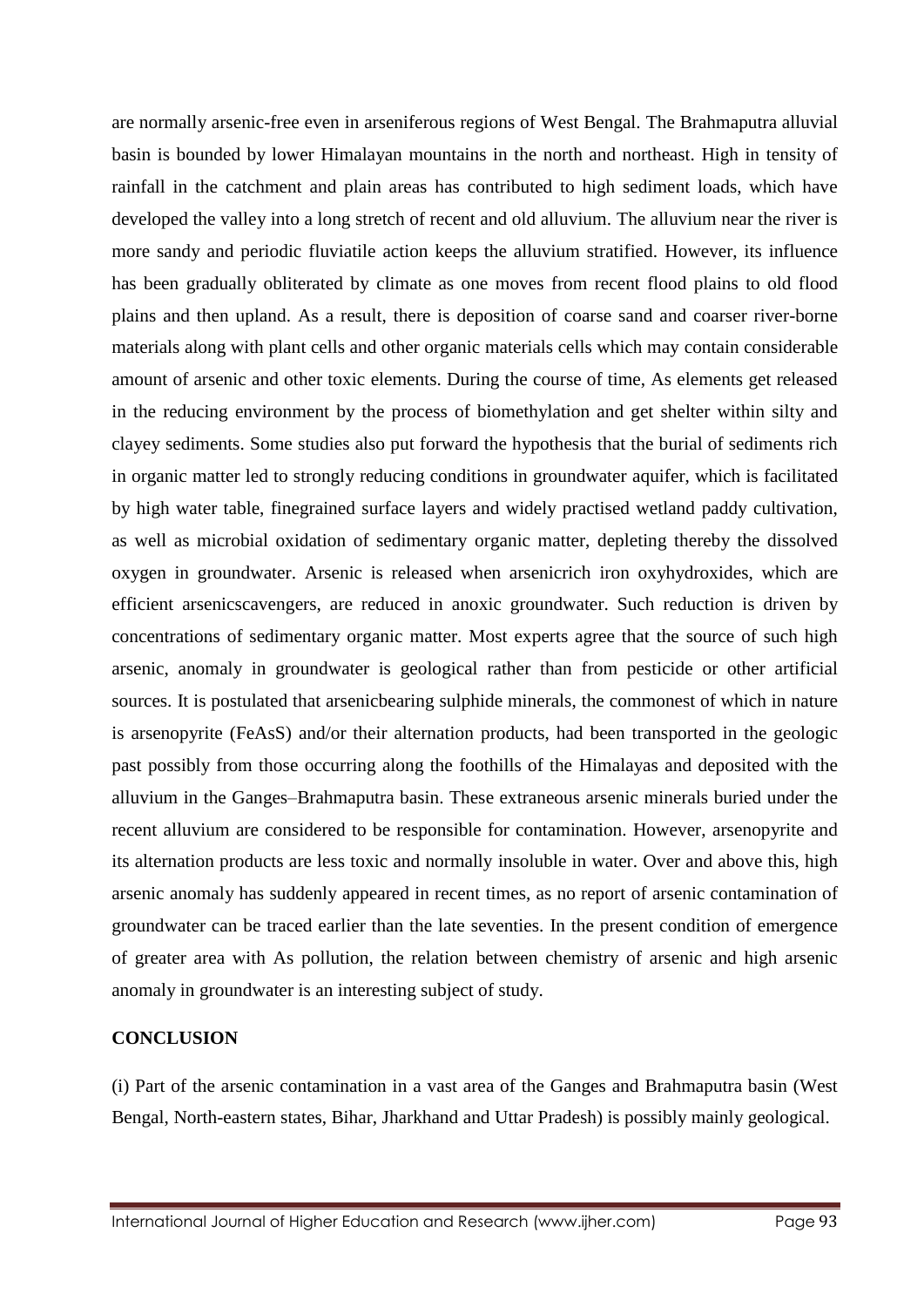(ii) The immediate source material for groundwater is likely to be ferric arsenate (with or without ferric arsenite) derived from an alternation product of the mineral arsenopyrite that was geologically transported to the Bengal delta and Assam valley.

(iii) Contamination takes place by chemical and biological processes that lead to the formation of arseneous acids from buried arsenate. The plausible chemical process is hydrolysis of arsenate.

(iv) Supply of excess oxygen during withdrawal of groundwater from tubewells appears to be responsible for hydrolysis.

(v) There is a need for integrated research to understand sources, release mechanisms, mobilization of As in aquifers and the chemistry of arsenic and high arsenic anomaly in groundwater of the Ganges and Brahmaputra river basin.

(vi) Thus, large number of people is unwillingly consuming arsenic contaminated water and is at grave health risk as no alternative sources are available. This strongly advocates necessity to take certain initiative to mitigate the problem and to spread the awareness of the problem among the affected population. However, the positive side of the research is that nearly half of the population of other nine blocks are safe and consuming arsenic free water.

References

- Ali. I., Gupta, V.K., Khan, T.A., and Asim, M.,"Removal of Arsenate from Aqueous Solution by Electro Coagulation Method Using Al-Fe Electrode", Int. J. Electrochem. Sci., 7: 1898- 1907, (2012).
- Bandyopadhyay, J., Water management in the Ganges–Brahmaputra Basin: emerging challenges for the 21st century. In *Conflict Management of Water Resources* (eds Chatterji, M., Arlosoroff, S. and Guha, G.), Ashgate Publishing, UK, 2002, pp. 179–818.

Subramanian, V., Sediment load of Indian rivers. *Curr. Sci*., 1993, **64**, 928–930.

- Khan, H. R., Management of groundwater resources for irrigation in Bangladesh. FAO, Rome, 1994.
- Milliman, J. D. and Meade, R. H., Worldwide delivery of river sediments to the oceans. *J. Geol*., 1983, **91**, 1–21.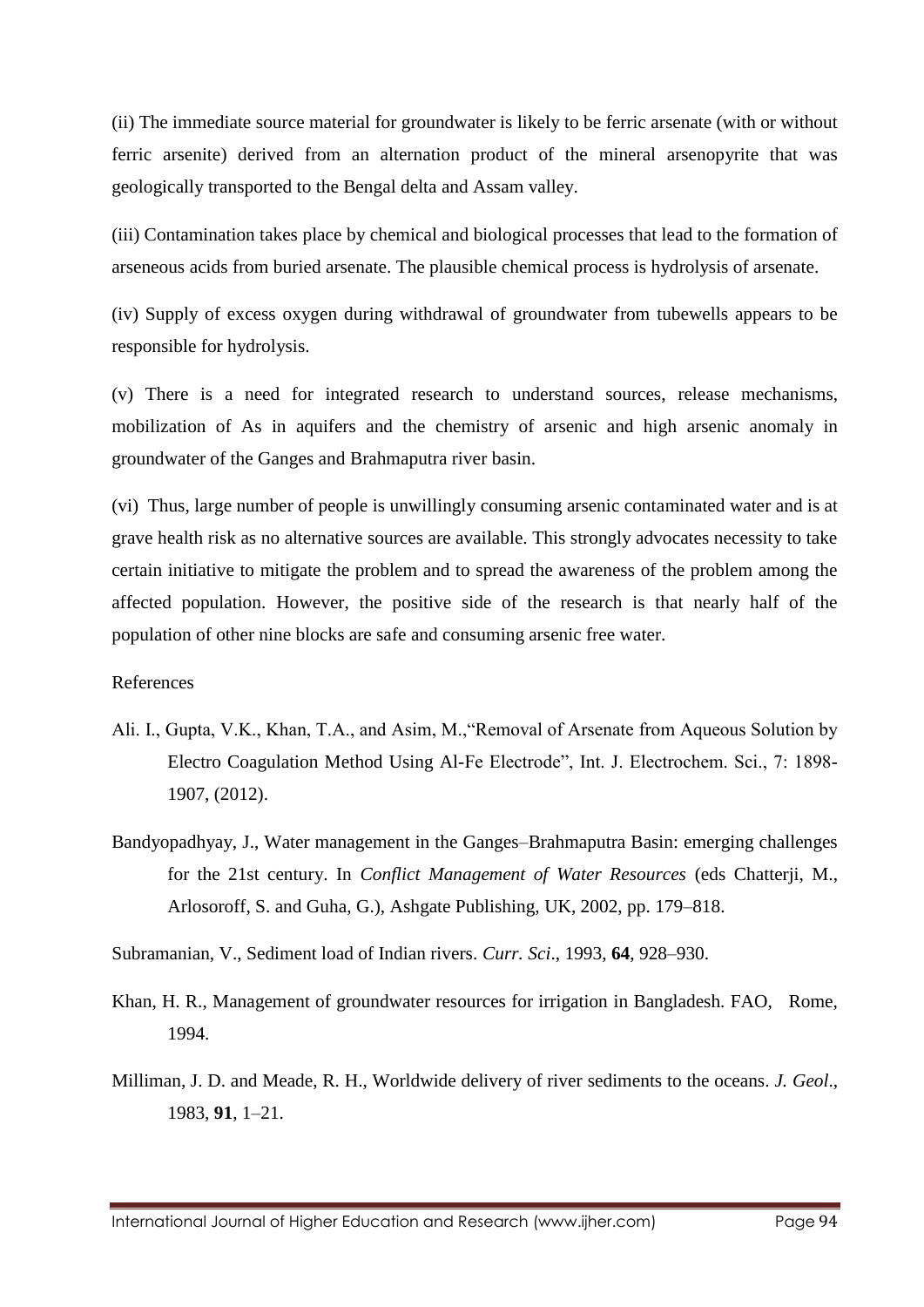- Milliman, J. D., Rutkowski, C. and Meybeck, M., River discharge to the sea: a global river index (GLORI). NIOZ, Texel, the Netherlands, 1995.
- Kuehl, S. A., Hariu, T. M. and Moore, W. S., Shelf sedimentation off the Ganges–Brahmaputra river system: evidence for sediment by passing to the Bengal Fan. *J. Geol.*, 1989, **17**, 1132–1135.
- Swaine, D. J., Why are trace elements important? *Fuel Process. Technol.*, 2000, **65–66**, 21–33.
- WHO, Guidelines for drinking water quality. Vol. 1, Recommendations, WHO, Geneva, 1993, 2nd edn.
- Manahan, S. E., *Fundamentals of Environmental Chemistry*, CRC Press, Florida, 2001, 2nd edn.
- Bhattacharya, P., Frisbie, S. H., Smith, E., Naidu, R., Jacks, G. and Sarkar, B., Arsenic in the environment: a global perspective. In *Handbook of Heavy Metals in the Environment* (ed. Sarkar, B.), Marcel Dekker, New York, 2002, pp. 145–215.
- Acharyya, S. K., Lahiri, S., Raymahashay, B. C. and Bhowmik, A., Arsenic toxicity of groundwater in parts of the Bengal basin in India and Bangladesh: the role of Quaternary stratigraphy and Holocene sea-level fluctuation. *Environ. Geol*., 1993, **39**, 1127–1137.
- Chakraborti, D. *et al.*, Arsenic groundwater contamination in Middle Ganga Plain, Bihar, India: a future danger? *Environ. Health Perspect.*, 2003, **111**, 1194–1201.
- Bhattacharya, P. *et al.*, Groundwater arsenic in the Holocene alluvial aquifers of Bengal
- Delta Plains: petrological, geochemical and isotope geochemical studies. In Proceedings of International Conference on Arsenic in Bangladesh Groundwater: World's Greatest Arsenic Calamity (ed. Allauddin, M.), Wagner College, New York, 1999.
- Singh, A. K., Arsenic contamination in groundwater of Northeastern India. In Proceedings of 11th National Symposium on Hydrology with Focal Theme on Water Quality, National Institute of Hydrology, Roorkee, 2004, pp. 255–262.
- Mukherjee, A., Sengupta, M.K., Hossain, M.A., Ahamed, S., Das, B., Nayak, B., Lodh, D., Rahman, M.M., and Chakraborti, D., "Arsenic Contamination in Groundwater: A Global Perspective with Emphasis on the Asian Scenario", J. Health Popul. Nutr., 24: 142-163, (2006).